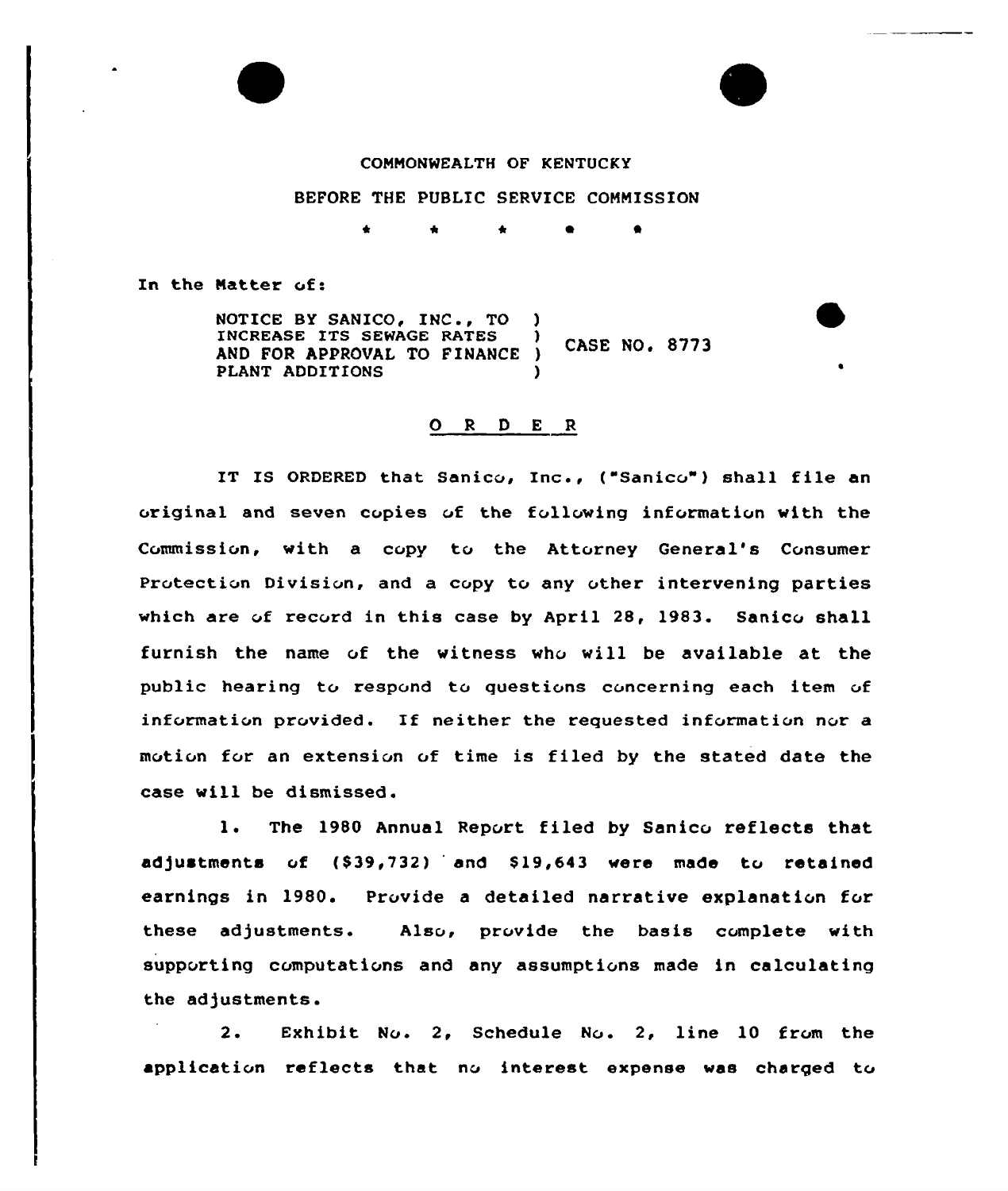



operations in calendar year 1981. However, the 1981 Annual report filed by Sanicc reflects debt from associated companies of \$ 14,254 and other long term debt of \$4,894.

- a) Provide a detailed narrative explanation for the absence of interest expense on the operating interest expense on the operating statement for calendar year 1981.
- b) Provide copies of the loan agreements for the debt listed above.

3. In reference to Exhibit No. 2, Schedule No. 10 "Schedule of Other Long Term Debt" from the application provide copies of the loan agreements with the lendors indicated. Also, provide the basis for the 13 percent interest rate listed in the schedule.

4. The 1981 Annual Report filed by Sanico includes an amount totaling \$1,008 within the balance sheet identified as "Federal Income Tax Refund Due." Provide a detailed narrative description as to the nature of this refund and copies of any documents filed with the Internal Revenue Service which relate to the refund.

5. The 1981 Annual Report filed by Sanico includes an amount totaling \$1,000 within the balance sheet identified as "Other Deferred Debits." Prc vide <sup>a</sup> detailed narrative explanation concerning the components of this amount. Also, provide the basis complete with supporing computations and assumptions used in deriving the amount.

6. In reference to Exhibit No. 2 Schedule No. 2 "Statement of Actual and Adjusted Operating Results" from the application provide a breakdown of the following expenses as

 $\overline{2}$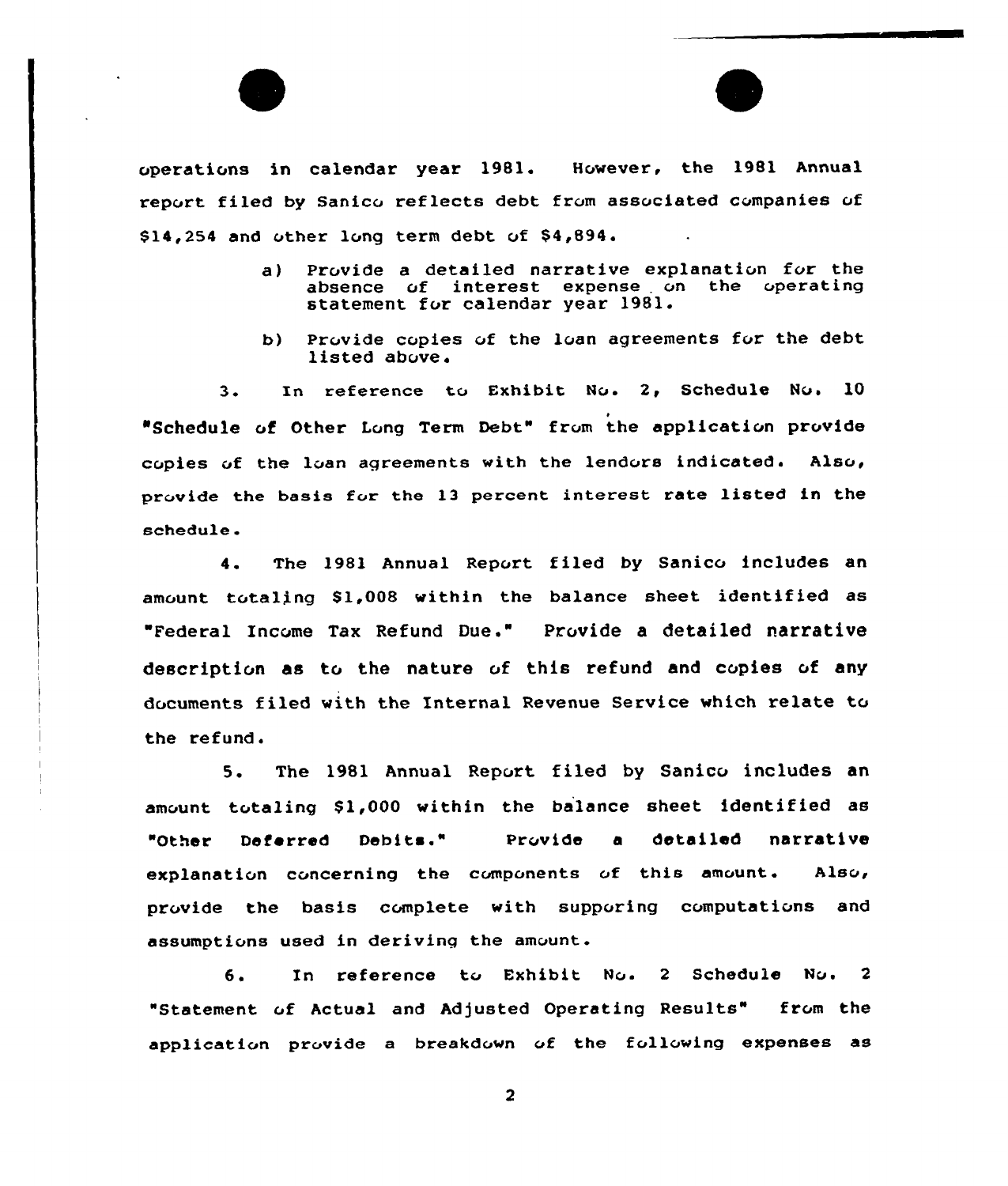

shown in the attached formats. Items under \$50 may be grouped within a common classificaticn.

- a) Outside Service  $$3,266$  Format No. 1.
- b) Maintenance Pumping System \$1,038 Format No. 2.
- c) Maintenance Treatment and Disposal  $$510 -$  Format  $NQ<sub>e</sub>$  3.
- d) Treatment and Disposal \$<sup>654</sup> Format No. 4.
- e) Accounting and Billing  $$1,313$  Format No. 5.

7. Provide an explanation for the changes (increases or decreases) noted in the following expenses for calendar year 1981 as compared to calendar year 1980.

- a) An increase of \$804 in fuel and power for pumping (75%).
- An increase vf \$644 in treatment and disposal b) (100%).
- An increase  $of$  \$1,313 in billing and accounting  $\mathbf{c}$ ) (100%).
- d) <sup>A</sup> decrease vf \$7,349 in administrative and general salaries (86%).
- e) An increase of  $$3,266$  in outside services  $(1008)$ .
- f) An increase of \$136 in transportation  $(100\$ ).
- g) A decrease of  $$1,089$  in maintenance fees  $(418)$ .
- <sup>A</sup> decrease vf \$942 in maintenance of collection h) system (95%).
- A decrease of  $$1,514$  in maintenance treatment i). and disposal (75%).
- $j$ ) A decrease of \$217 in miscellaneous (100%).
- k) A decrease of \$336 in chemicals  $(100\%)$ .

<sup>1</sup> Numbers in parentheses indicate percentage change from 1980.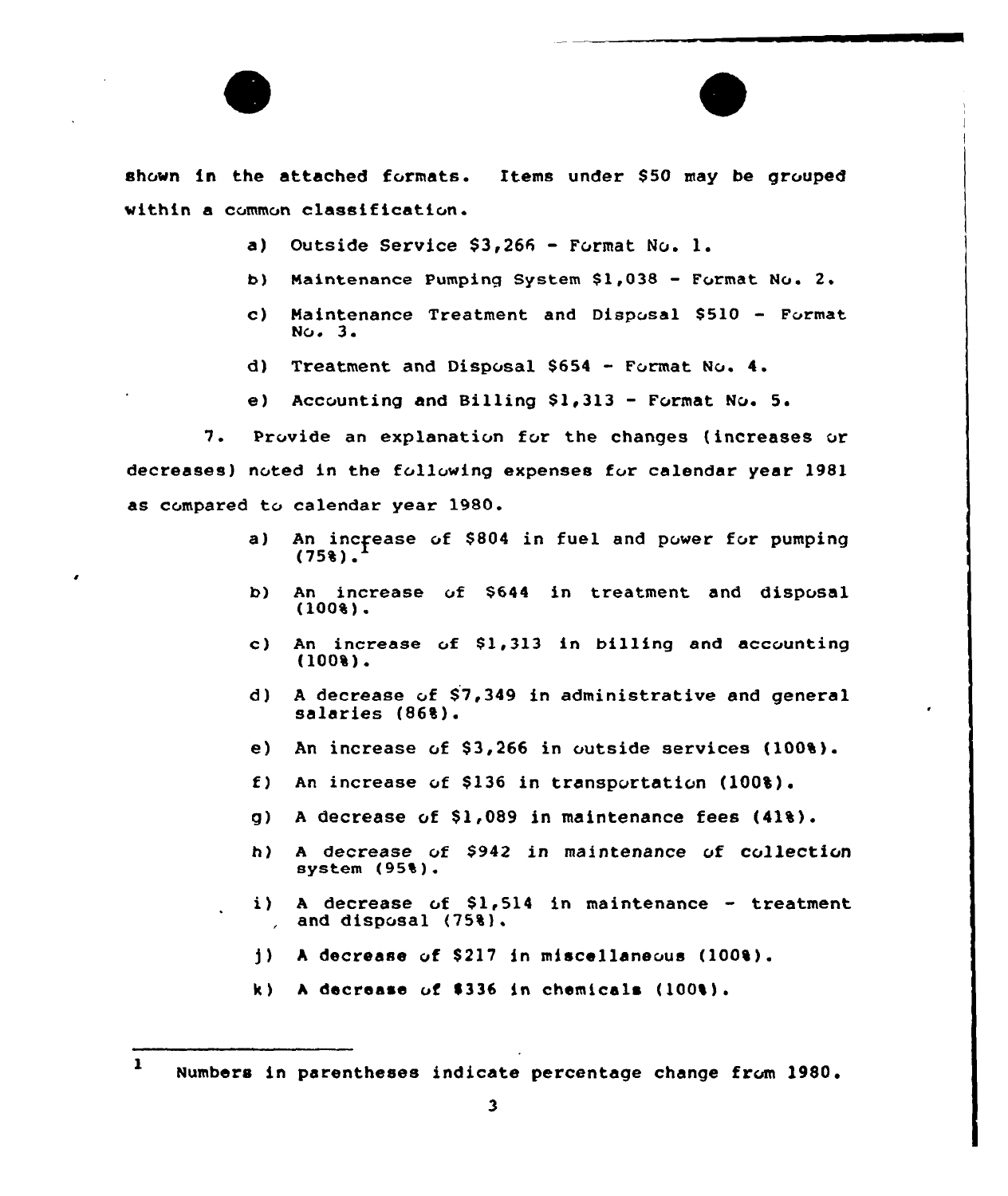8. In reference to Exhibit No. 1, Schedule No. <sup>3</sup> Allocation of Rent Expense" provide a description of the items(s) or the facilities provided for the total listed of \$443. Also, indicate the amount associated with each item or facility listed.

9. In reference to Exhibit No. 2, Schedule No. <sup>7</sup> "Adjustment to Administrative and General Expenses" from the application provide the basis for the proposed presidents salary of  $$2,000$  and the proposed secretary's salary of  $$2,000$ . Include compensation rates, number of weekly hours worked, and descripticns cf duties performed that were used in deriving the proposed adjustment.

10. Provide copies of property tax bills which were charged to expense in calendar year 1981.

ll. Exhibit No. 2, Schedule No 4 "Summary of Electric Bills" reflects that Sanico receives electric service from 3 meters. Provide a description of the equipment and facilities served by each of these meters.

12. Prcvide a ccpy uf the contract between Sanicc and the City vf Naysville cvncerning the treatment vf sewage.

13. Provide a copy of the document from the City of Maysville which reflects the connection fee of \$29,321 listed on page no. 10 of the testimony filed by Mr. M.D. Coleman.

14. In reference to Exhibit No. 2, Schedule No. 8 "Depreciation vn 1981 and Prvpvsed 1983 Additions." Provide the basis for using 10 years to depreciate the cost of the proposed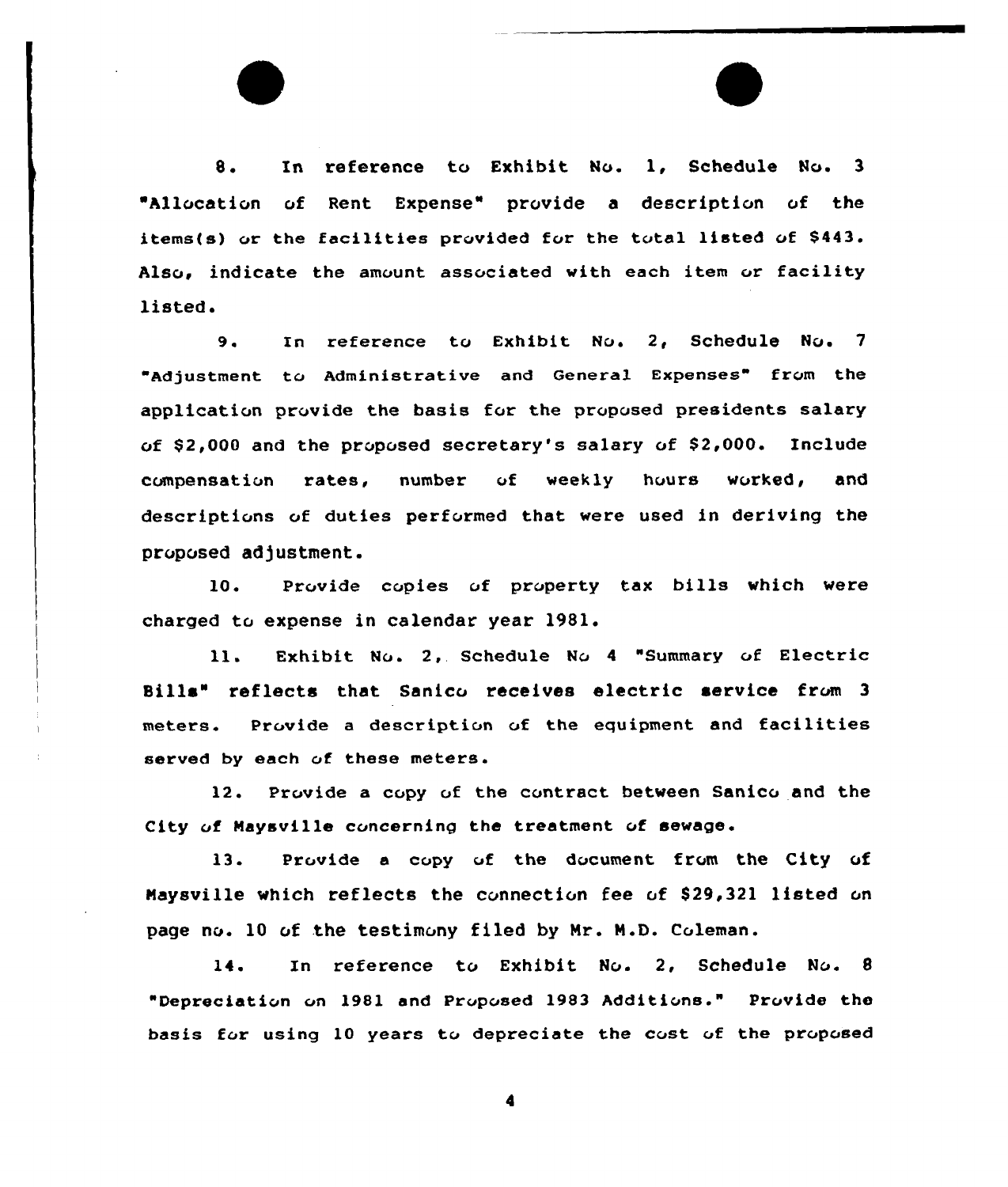

pumps and the basis for using 5 years to amortize the cost of the electrical hook-up for the installation of the pumps.

15. Provide the following information in reference to Exhibit No. 2, Schedule No. 9 "Calculation of Amortization Expense."

- a) Was any of the amount listed of  $$7,862$  and identified as "Extracrdinary Retirement" recovered<br>previously through contributions in aid of previously through contributions construction7
- b) The basis for the following proposed amortization periods.

Rate Case Expense (8083} Rate Case Expense (8773} Extraordinary Retirement Extraordinary Naintenance 3 years 3 years 5 years 5 years

Provide a detailed breakdown of the extraordinary maintenance of \$4,978 which is proposed to be amortized in Exhibit No. 2, Schedule No. 9. The breakdown should follow attached Format No. 6 and items under \$50 may be grouped within a common classification.

17. Provide a detailed breakdown for rate case expense of \$7,766 listed in Exhibit No. 2, Schedule 9. The breakdown should include a detailed listing of the services provided for accounting, legal, engineering and consulting, and the hourly rate charged by each party providing the services.

18. Prc vide the name and address vf each of the officers of Sanico along with his or her personal mailing address. If, during the course of these proceedings, any changes occur in the offices, provide an update to this request.

 $\mathbf{5}$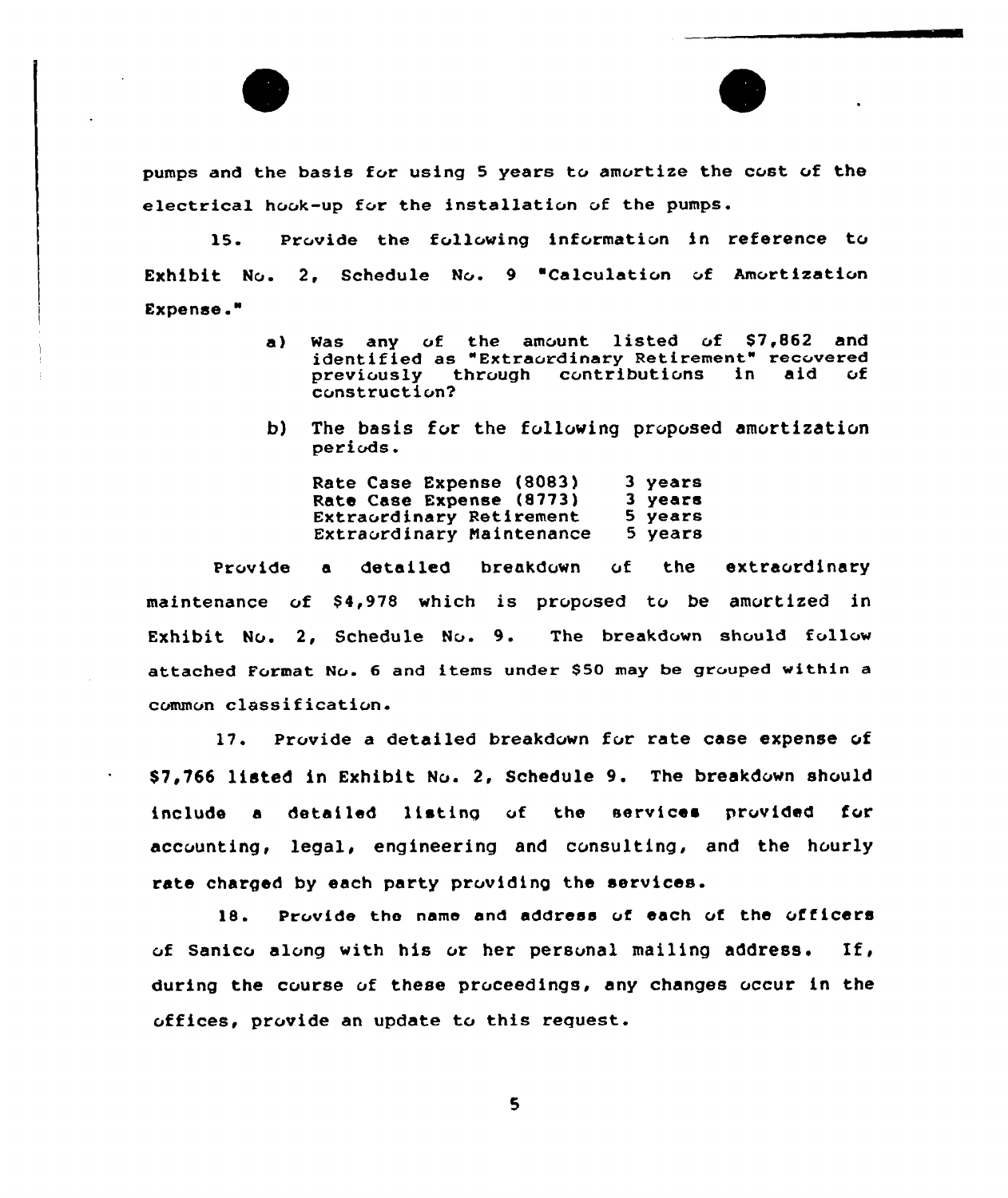l9. Has Sanico investigated the possibility of merger or acquisition of Sanico's sewer operations with those of another entity?

If so, provide details.

Done at Frankfort, Kentucky, this 5th day of April, 1983.

PUBLIC SERVICE CONNISSION

Batherine Landall

ATTEST:

**Secretary**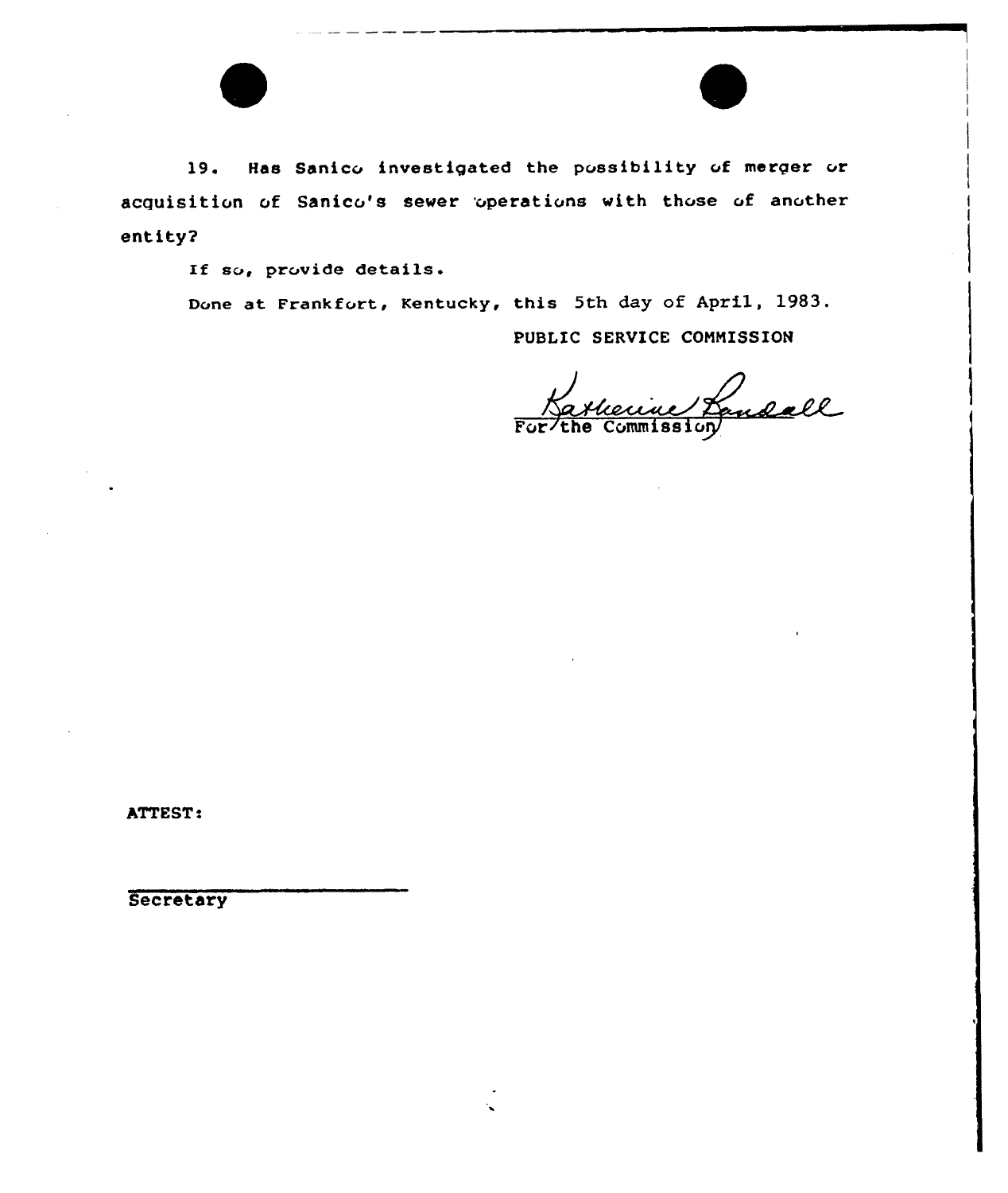Format No. 1

Sanico, Inc.

Case No. 8773

Outside Services

For the 12 Months ended December 31, 1981

Date of<br>Invoice Vendor Reference<br>(Check No., etc.) Total<br>Invoice Materials Labor Other Description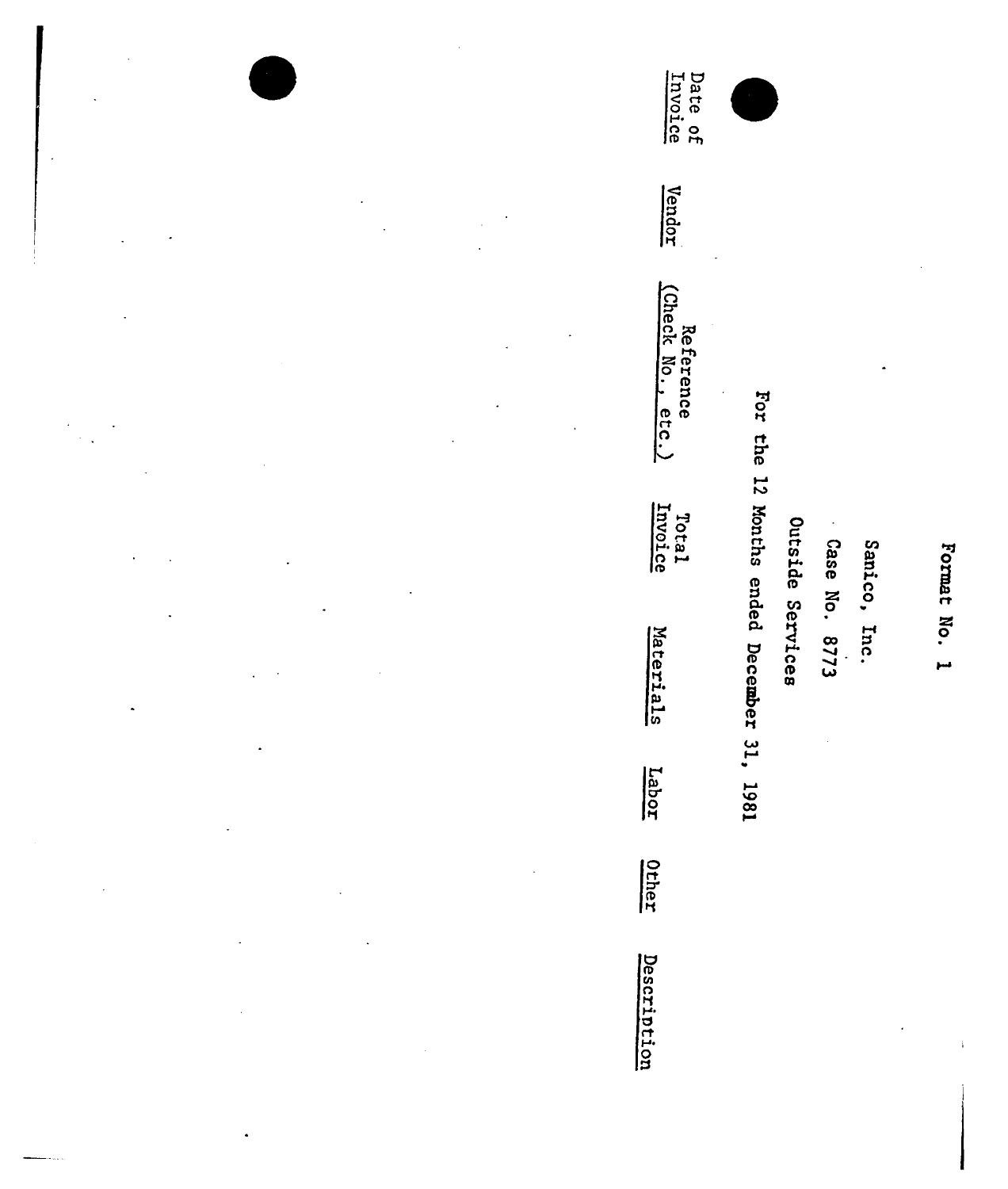Date of<br>Invoice Vendor Reference<br>(Check No., etc.) For the 12 Months ended December 31, 1981 Maintenance - Pumping System Total.<br>Invoice Case No. 8773 Sanico, Inc. Materials Labor Other Description

Formet No. 2

ł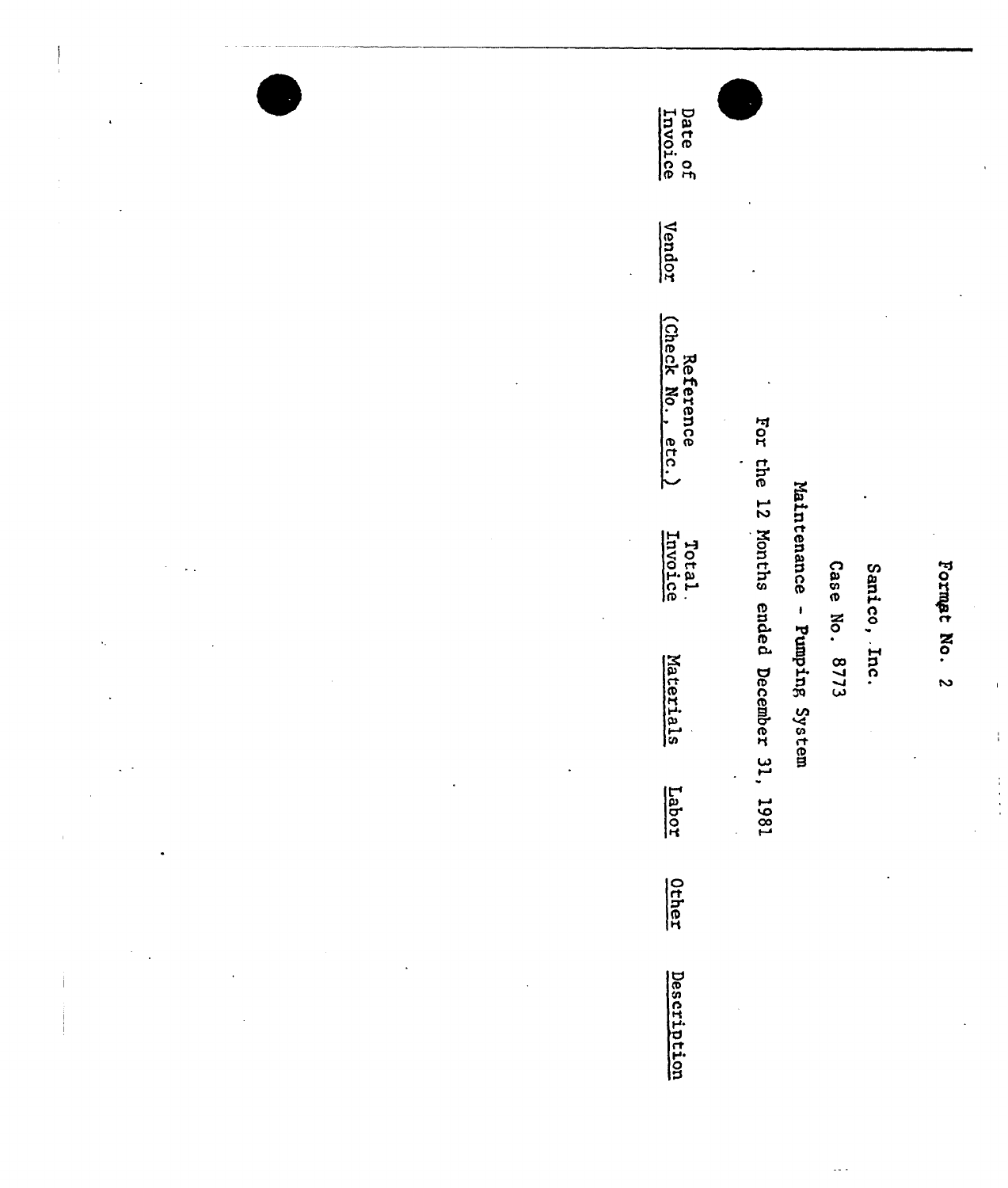Date of<br>Invoice Vendor Reference<br>(Check No., etc.) For the 12 Months ended December 31, 1981 Maintenance - Treatment & Disposal Total<br>Invoice Case No. 8773 Sanico, Inc. Materials Labor Other Description

Format No. 3

 $\begin{array}{c} \mathbf{1} \cdot \mathbf{s} \\ \mathbf{1} \cdot \mathbf{s} \\ \mathbf{s} \cdot \mathbf{s} \end{array}$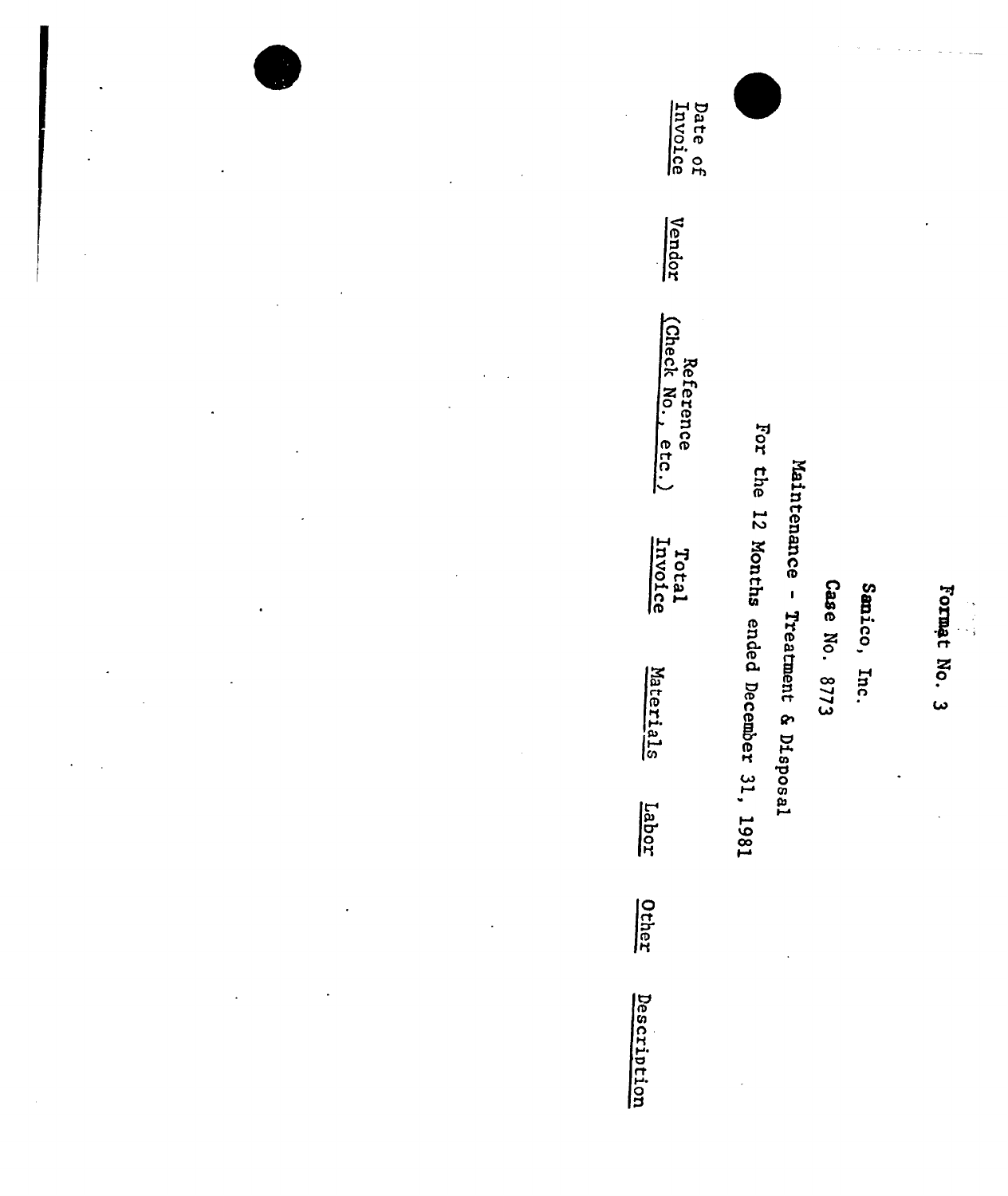Date of<br>Invoice Vendor Reference<br>(Check No., etc.) For the 12 Months ended December 31, 1981 Treatment & Disposal Total.<br>Invoice Case No. 8773 Sanico, Inc. Materials Labor Other Description

Formet No. 4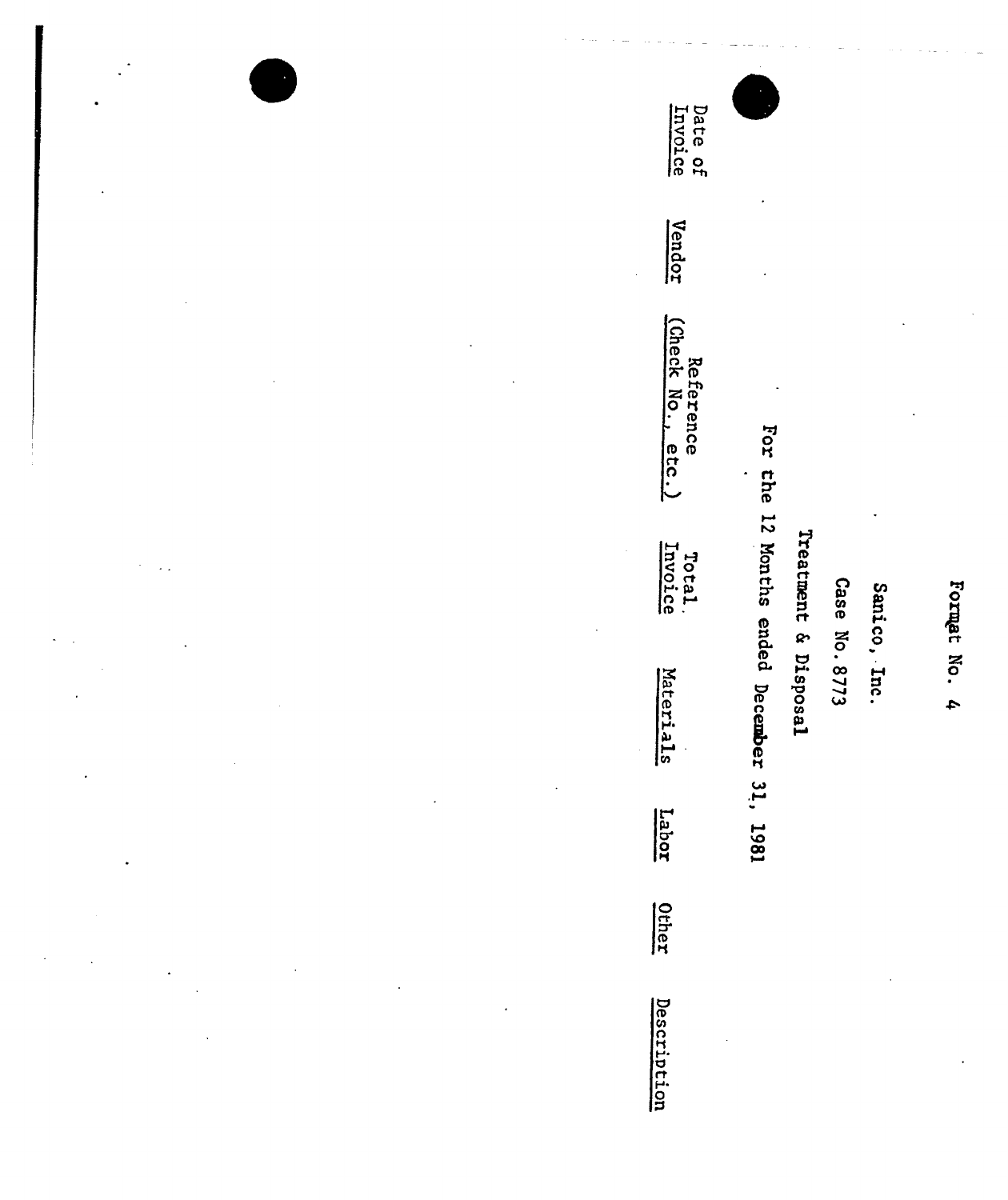E J E P' rt 0 Q ក្ដី ទី Vendor Referen<br>eck No. n<br>0 B C<br>0 S C C .  $\vec{\mathbf{e}}$ xo M Lot:<br>Joi Format No. 5 ່ລ P ក្ក<br>ក្នុង 0  $\ddot{\circ}$ ID  $\infty$ p ö h08 pë g<br>G بب Labor On. ក្នុ O

<u>ក្ខ</u>